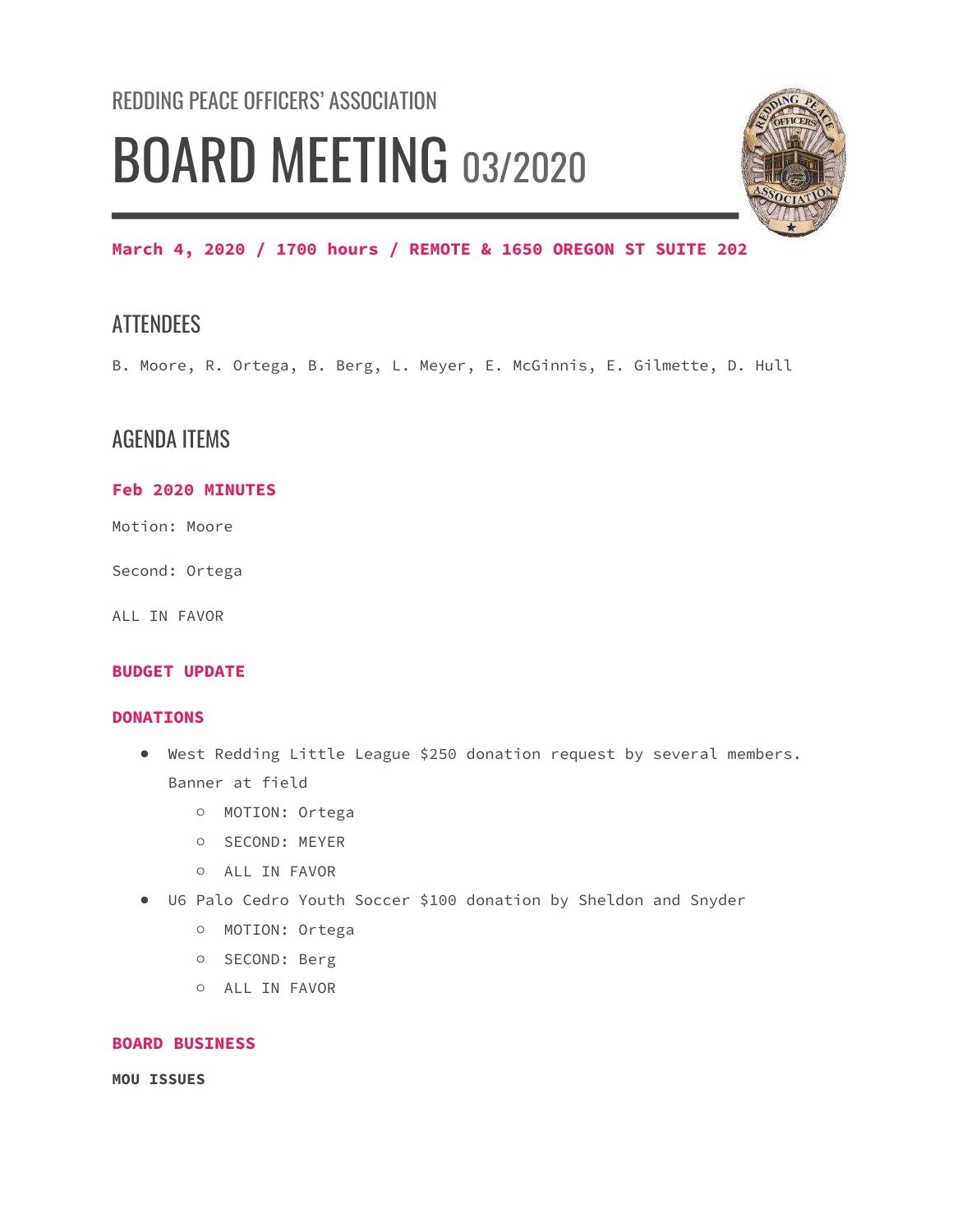- Board made an error in prior voting to move forward with Will Williams grievance. Per RPOA ByLaws, vote shall be of the Membership as it is not a budgeted expenditure. Seeking further guidance from Goyette & Assoc.
- GRIEVANCE ON BEHALF OF RPOA
	- Research done on the MOU discovered that in 1997, the language was changed by a clerical error on the part of the city. They wanted to insert the personnel director into the process as a step, which they did. However, when they did this, it moved step 4, which was arbitration, to step 5 and out of the process for non disciplinary MOU grievances. This has not been an issue since 1997 and has not been caught by any negotiating team. According to Steve Allen, we are now the only association on the city that is not allowed to go to arbitration for non-disciplinary MOU violations, to include RPOA Misc and RPMA, both of whose contract says the final step is arbitration. When this was brought to the attention of Sheri during a meeting with Steve Allen, she conferred With the city attorney and sent an email last night stating the decision stands and that there is no arbitration allowed
		- RPOA is filing grievance in regards to the MOU language clerical error to get that cleaned up. That grievance is being requested to start at the CM and move to the courts from there. Goyette & Assoc is hoping to file both in court at the same time.

#### SPECIALTY POSITION ISSUE (FEB 18)

- B. Berg brings issue to Board regarding WILL WILLIAMS grievance and need for an Emergency Membership meeting to VOTE on paying for legal fees. There are too many details that need to be addressed to send out a vote. Members should be fully apprised of the situation and not vote based on hearsay.
- B. BERG brings an issue to Board regarding DUI position. Position was opened for filling. A single RPOA member (qualified) applied for the position. Due to Admin not wanting this member in the position, extended the position. Again, no one else put in. A probationary employee was directed to be assigned to the position.